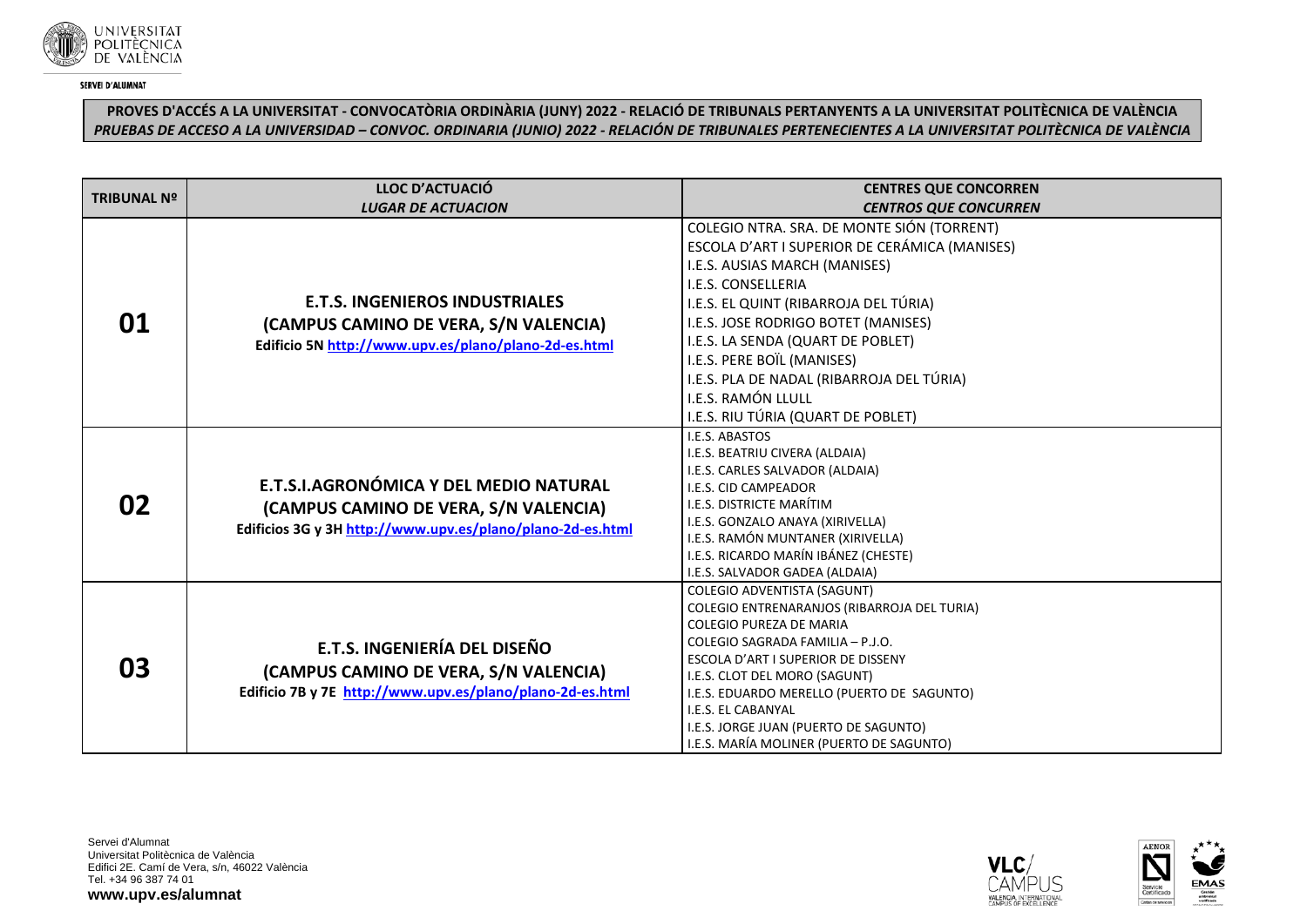

**PROVES D'ACCÉS A LA UNIVERSITAT - CONVOCATÒRIA ORDINÀRIA (JUNY) 2022 - RELACIÓ DE TRIBUNALS PERTANYENTS A LA UNIVERSITAT POLITÈCNICA DE VALÈNCIA** *PRUEBAS DE ACCESO A LA UNIVERSIDAD – CONVOC. ORDINARIA (JUNIO) 2022 - RELACIÓN DE TRIBUNALES PERTENECIENTES A LA UNIVERSITAT POLITÈCNICA DE VALÈNCIA*

| <b>TRIBUNAL Nº</b> | LLOC D'ACTUACIÓ                                                                                                                                  | <b>CENTRES QUE CONCORREN</b>                                             |
|--------------------|--------------------------------------------------------------------------------------------------------------------------------------------------|--------------------------------------------------------------------------|
|                    | <b>LUGAR DE ACTUACION</b>                                                                                                                        | <b>CENTROS QUE CONCURREN</b>                                             |
|                    | E.T.S.I. GEODÉSICA, CARTOGRÁFICA Y TOPOGRÁFICA<br>(CAMPUS CAMINO DE VERA, S/N VALENCIA)<br>Edificios 71 http://www.upv.es/plano/plano-2d-es.html | COLEGIO ASUNCIÓN DE NTRA. SRA. (RIBARROJA DEL TURIA)                     |
|                    |                                                                                                                                                  | COLEGIO MARÍA DE ICIAR (RIBARROJA DEL TURIA)<br>COLEGIO MARTÍ SOROLLA II |
|                    |                                                                                                                                                  | COLEGIO NTRA, SRA, DEL PILAR                                             |
| 04                 |                                                                                                                                                  | COLEGIO SAN JUAN BOSCO                                                   |
|                    |                                                                                                                                                  | I.E.S. EL RAVATXOL (CASTELLAR)                                           |
|                    |                                                                                                                                                  | I.E.S. JORDI DE SANT JORDI                                               |
|                    |                                                                                                                                                  | I.E.S. JUAN DE GARAY                                                     |
|                    |                                                                                                                                                  | I.E.S. LA VALL DE SEGÓ (BENIFAIRÓ DE LES VALLS)                          |
|                    |                                                                                                                                                  | I.E.S. MARJANA (CHIVA)                                                   |
| 05                 | E.T.S.I. EDIFICACIÓN<br>(CAMPUS CAMINO DE VERA, S/N VALENCIA)<br>Edificio 1B http://www.upv.es/plano/plano-2d-es.html                            | C.I.P.F.P. AUSIAS MARCH                                                  |
|                    |                                                                                                                                                  | C.I.P.F.P. COMPLEJO EDUCATIVO CHESTE                                     |
|                    |                                                                                                                                                  | COLEGIO ESCLAVAS DE MARÍA                                                |
|                    |                                                                                                                                                  | COLEGIO JESÚS Y MARÍA                                                    |
|                    |                                                                                                                                                  | COLEGIO LA PURÍSIMA-FRANCISCANAS                                         |
|                    |                                                                                                                                                  | <b>COLEGIO MADRE SACRAMENTO (TORRENT)</b>                                |
|                    |                                                                                                                                                  | I.E.S. ENRIC VALOR (PICANYA)                                             |
|                    |                                                                                                                                                  | I.E.S. LA MARXADELLA (TORRENT)                                           |
|                    |                                                                                                                                                  | I.E.S. TIRANT LO BLANC (TORRENT)                                         |
|                    |                                                                                                                                                  | I.E.S. VELES E VENTS (TORRENT)                                           |
|                    | <b>E.T.S. INGENIERÍA INFORMÁTICA</b><br>(CAMPUS CAMINO DE VERA, S/N VALENCIA)<br>Edificio 1E http://www.upv.es/plano/plano-2d-es.html            | C.I.P.F.P. CIUDAD DEL APRENDIZ                                           |
|                    |                                                                                                                                                  | <b>COLEGIO EL VEDAT (TORRENT)</b>                                        |
|                    |                                                                                                                                                  | COLEGIO INMACULADO CORAZÓN DE MARÍA                                      |
|                    |                                                                                                                                                  | COLEGIO NTRA. SRA. DE FÁTIMA                                             |
|                    |                                                                                                                                                  | I.E.S. ANDREU ALFARO (PAIPORTA)                                          |
| 06                 |                                                                                                                                                  | I.E.S. ESCULTOR FRANCESC BADIA (FOIOS)                                   |
|                    |                                                                                                                                                  | I.E.S. FRANCESC FERRER Y GUARDIA                                         |
|                    |                                                                                                                                                  | <b>I.E.S. JOANOT MARTORELL</b>                                           |
|                    |                                                                                                                                                  | I.E.S. LA GARRIGOSA (MELIANA)                                            |
|                    |                                                                                                                                                  | I.E.S. LA SENIA (PAIPORTA)                                               |
|                    |                                                                                                                                                  | I.E.S. Nº 1 - COMPLEJO EDUCATIVO CHESTE                                  |



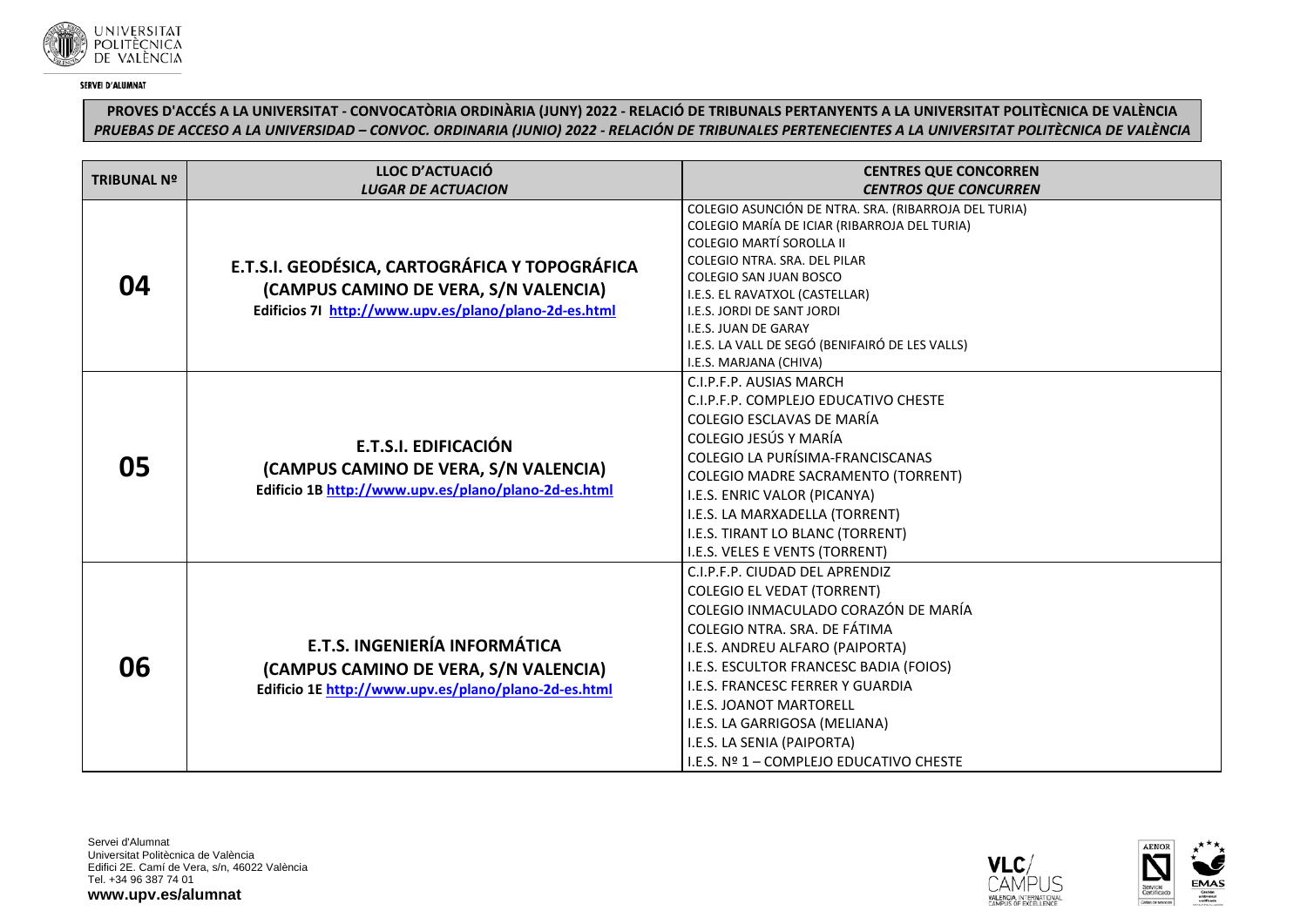

# **PROVES D'ACCÉS A LA UNIVERSITAT - CONVOCATÒRIA ORDINÀRIA (JUNY) 2022 - RELACIÓ DE TRIBUNALS PERTANYENTS A LA UNIVERSITAT POLITÈCNICA DE VALÈNCIA** *PRUEBAS DE ACCESO A LA UNIVERSIDAD – CONVOC. ORDINARIA (JUNIO) 2022 - RELACIÓN DE TRIBUNALES PERTENECIENTES A LA UNIVERSITAT POLITÈCNICA DE VALÈNCIA*

| <b>TRIBUNAL Nº</b> | LLOC D'ACTUACIÓ<br><b>LUGAR DE ACTUACION</b>                    | <b>CENTRES QUE CONCORREN</b><br><b>CENTROS QUE CONCURREN</b>                                |
|--------------------|-----------------------------------------------------------------|---------------------------------------------------------------------------------------------|
|                    |                                                                 | C.I.P.F.P. MISERICORDIA                                                                     |
|                    |                                                                 | <b>COLEGIO AULA 3</b>                                                                       |
|                    |                                                                 | <b>COLEGIO JUAN COMENIUS</b>                                                                |
|                    |                                                                 | <b>COLEGIO JULIO VERNE (TORRENT)</b>                                                        |
|                    | <b>E.T.S. ARQUITECTURA</b>                                      | <b>COLEGIO SAN PEDRO PASCUAL</b>                                                            |
| 07                 | (CAMPUS CAMINO DE VERA, S/N VALENCIA)                           | I.E.S. BALEARES                                                                             |
|                    | Edificios 2F y 2B http://www.upv.es/plano/plano-2d-es.html      | I.E.S. CAMP DE MORVEDRE (SAGUNT)                                                            |
|                    |                                                                 | <b>I.E.S. FUENTE SAN LUIS</b>                                                               |
|                    |                                                                 | I.E.S. JOSE BALLESTER GOZALVO                                                               |
|                    |                                                                 | I.E.S. MALILLA                                                                              |
|                    |                                                                 | I.E.S. Nº 26 MISERICORDIA                                                                   |
|                    |                                                                 | C.I.P.F.P. FAITANAR (QUART DE POBLET)                                                       |
|                    |                                                                 | C.I.P.F.P. VICENTE BLASCO IBÁÑEZ                                                            |
|                    |                                                                 | COLEGIO INTERNACIONAL LEVANTE (CHIVA)                                                       |
|                    | FACULTAD ADMINISTRACIÓN Y DIRECCIÓN DE EMPRESAS                 | <b>COLEGIO LA PURÍSIMA (TORRENT)</b>                                                        |
| 08                 | (CAMPUS CAMINO DE VERA, S/N VALENCIA)                           | COLEGIO SALESIANOS-SAN JUAN BOSCO<br><b>COLEGIO SANTA TERESA DE JESÚS (VEDAT - TORRENT)</b> |
|                    | Edificio 7J http://www.upv.es/plano/plano-2d-es.html            | ESCUELAS SAN JOSÉ (I. POLIT.)                                                               |
|                    |                                                                 | I.E.S. ALCALANS (MONTSERRAT)                                                                |
|                    |                                                                 | I.E.S. SERRA PERENXISA (TORRENT)                                                            |
|                    |                                                                 | COLEGIO GREGORI MAYANS I CISCAR (GANDIA)                                                    |
| 09                 |                                                                 | COLEGIO LAS COLINAS (REAL DE GANDIA)                                                        |
|                    |                                                                 | COLEGIO REAL COLEGIO ESCUELAS PIAS (GANDIA)                                                 |
|                    | E. POLITÉCNICA SUPERIOR GANDIA                                  | I.E.S. AUSIAS MARCH (GANDIA)                                                                |
|                    | (PARANIMF, 1-GRAO GANDIA)                                       | I.E.S. MARÍA ENRIQUEZ (GANDIA)                                                              |
|                    | http://www.upv.es/otros/como-llegar-upv/imagenes/gandia_cas.png | I.E.S. MONTDUVER (XERACO)                                                                   |
|                    |                                                                 | I.E.S. TIRANT LO BLANC (GANDIA)                                                             |
|                    |                                                                 | I.E.S. VALL DE LA SAFOR (VILLALONGA)                                                        |
|                    |                                                                 | I.E.S. VELES E VENTS (GRAO DE GANDIA)                                                       |